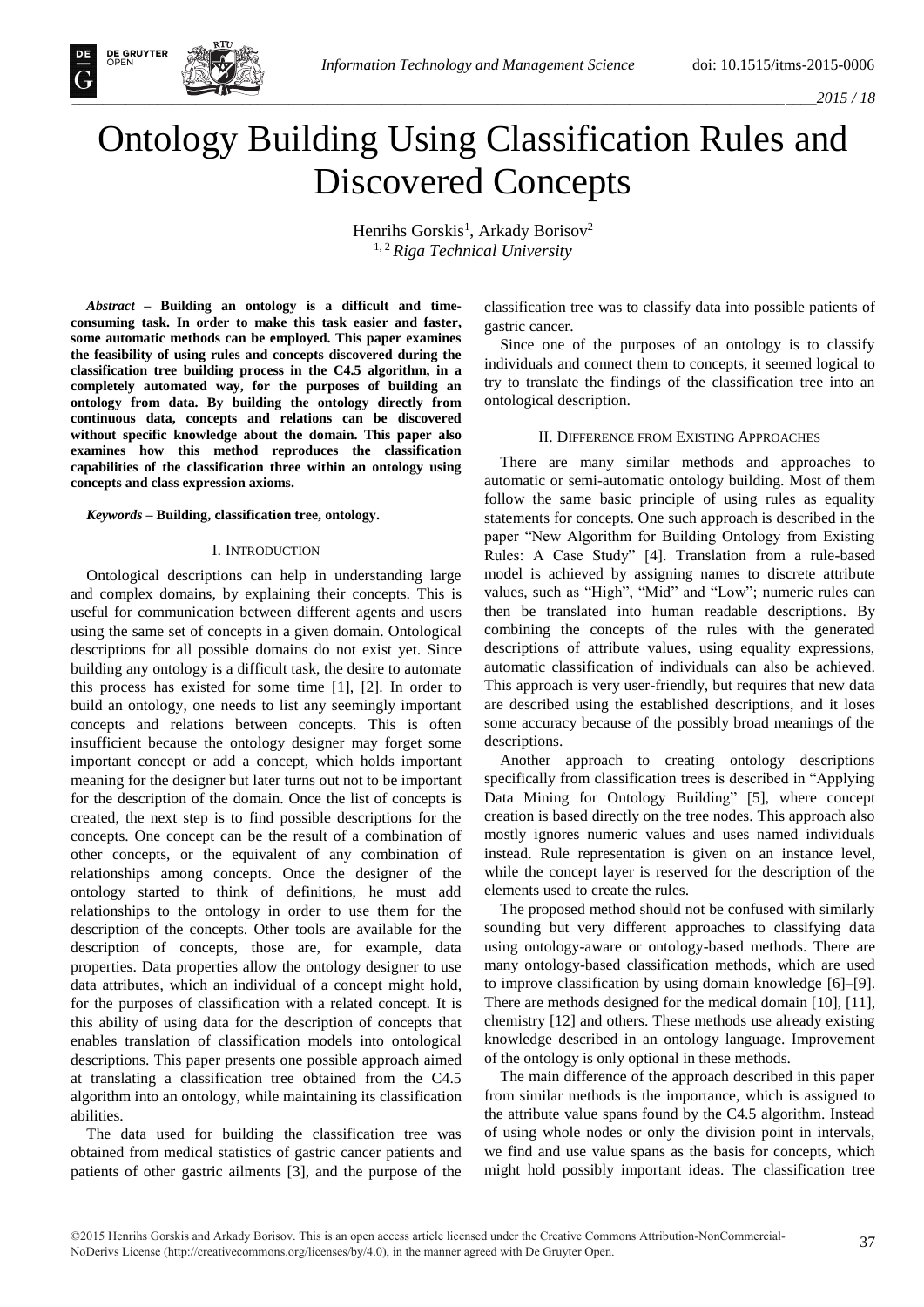determined important split points for every attribute in the tree. These splitting points emerge in different nodes. However, if one looks at the final leaves of the classification tree, he realises that every leaf operates with intervals or spans of values. We propose that since these spans were of importance to the tree, they might indicate important domain concepts. These values can indicate concepts as simple as "high" or "low". However, since they are generated automatically, other values might have to be considered, for example: "very high", "low average", "in-between" and others.

The concepts obtained by this approach are named by a generator, and an expert is still needed in order to provide human readable and sensible names to the concepts and relations.

## III. THE TRANSLATION ALGORITHM

The translation algorithm uses the finished classification tree and translates its data, first into rules, later into ontology description. First, a list of all the leaf nodes from the classification tree is obtained. For each leaf, a list of minimal criteria of the leaf is generated. Minimum criteria are obtained by traversing all tree nodes leading to the leaf and noting the minimum and maximum values for every attribute based on the direction of the condition. For example, while traversing the branch (chain of inner nodes) of the classification tree, leading to the leaf, the attribute "A1" is compared multiple times. The first time it is tested for the condition "A1  $\leq$  10", later it is tested again for "A1  $\leq$  8", and again for "A1  $\leq$  5". Only the very last condition will be used for the minimum criteria, since less or equal to five is both a necessary condition and fulfils all other conditions. For every attribute this must be done twice, once for "less or equal to", and another time for "more than". Ignoring some splitting points does not mean the values are lost; they will be used in other branches, for other leaf nodes. The minimal criteria are then translated into minimum or necessary spans for every attribute. There can be two types of spans – spans containing positive or negative infinity and finite spans. If the branch leading to the leaf compared an attribute only from one side, for example "A1  $\leq$  5", the resulting span would be infinitely long and could be described as " $-\infty \le A1 \le 5$ ". A finite span results from the branch restricting the attribute from both ends. Having obtained the set of necessary spans for the leaf, a rule is created. It is a simple If/Then type rule. The condition part of the rule is a set of necessary spans as conditions for the leaf, separated by the keyword "and". The statement part of the rule references to the class chosen by the classification leaf. Heaving performed this for every leaf, we can now operate with the set of rules describing the classification tree, instead of the tree itself. At this point, it is possible to begin the ontology building by declaring a concept named "Attribute". This will be the most general concept of all attribute span concepts to follow. It is only a subconcept of the "thing" concept. It is also possible to create a general concept, which will encompass all rule classes obtained from leaves. In the example, the concept name "Risk" was chosen based on the

purpose of the classification tree. The subclasses of these two main concepts were assigned by creating a list of unique attributes and classes from the classification tree. The tree used 9 attribute values ("G17", "GPA\_UNITS", "IF\_Units", "IgG", "Pg1", "Pg2", "Pg1/2", "Svars" and "Vecums") to determine two risk classes ("IVR" and "Vesels"); the resulting hierarchy is shown in Fig. 1.



Fig. 1. Base concept ontology.

Before the creation of concepts describing the necessary spans of every rule, the internal hierarchy of the spans is found. The basis for the hierarchy of spans is a simple geometric one. If one span contains another, it is to be of a higher concept than the one it contains. Algorithmically, this is realised by comparing every span to every other span and determining if it is contained in the other. It is contained if all its values are inside the second span. For every  $S_i$  in all spans and for every  $S_i$  in all spans, if  $S_i$  is not the same as  $S_i$  and  $S_j$ contains  $S_i$ , then  $S_i$  is a subspan of  $S_j$ . However, we are interested only in the abridged hierarchy, so the redundant subspans can be removed. This is done by again poling every span  $S_i$  in all spans. If  $S_i$  has a subspan  $S_k$  and another subspan  $S_l$ , and  $S_l$  or any one of its sub-spans also contains  $S_k$ ,  $S_i$  may remove  $S_k$  as a direct subspan. By doing this for every span, only direct subspan relationships remain, and the minimum direct hierarchy is obtained.

The last step for the spans is to create named concepts for

| Class hierarchy<br>Class hierarchy (inferred) |            |
|-----------------------------------------------|------------|
| Class hierarchy: Thing                        | <b>DBO</b> |
|                                               |            |
| Thing                                         |            |
| <b>Attribute</b>                              |            |
| G17                                           |            |
| ► ● G17 LOE 6 52082                           |            |
| v ⊜G17_MT_6_52082                             |            |
| - ■G17 MT 25 67255 LOE 39 8164                |            |
| <b>- ⊜G17 MT 39 8164</b>                      |            |
| - ●G17 MT 6 52082 LOE 25 67255                |            |

Fig. 2. Generated concept names.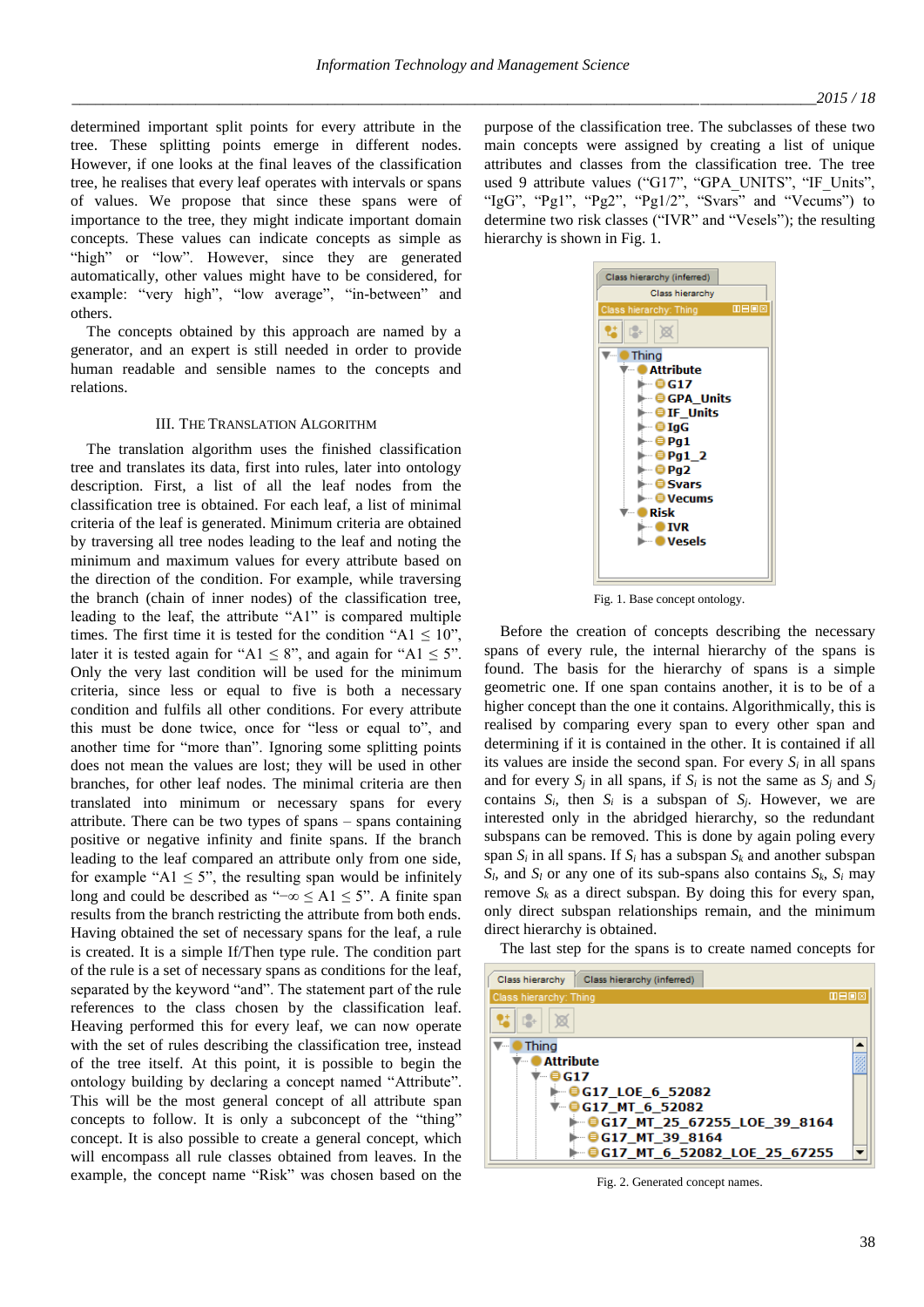them in the ontology. Names are generated from the span values and directions. For example, the concept name "G17\_LOE\_6\_52082" indicates that the concept belongs to the attribute "G17" and has a value of "less or equal" (LOE) to "6.52082". The letter combination MT indicates the value is "more than". Concepts containing both abbreviations indicate a finite span, which has an indicated beginning and end. Some of the generated names are shown in Fig. 2.

Apart from the name and its place in the hierarchy of attributes, every attribute concept is also given an equality expression. The most abstract concept "G17" has the equality expression "*has\_G17 some double*". This means that any individual in the ontology that has a data relationship of the name "has G17" with some value of the "double" kind can be classified as being an individual of the abstract concept "G17". This is equivalent to defining a span from negative to positive infinity. All other value spans are contained within it. The concept "G17\_MT\_25\_67255\_LOE\_39\_8164" has the following equality expression "*has\_G17 some double[> "25.67255"^^double , <= "39.8164"^^double]*". This has the meaning that any individual with the specified data property of a value between these given values will automatically be classified as an individual of this concept.

The last step of this ontology-building algorithm is to add the classification concepts contained in the "Then" part of the generated rules. The generated name for every class begins with the number of the rule, from which it was originally obtained. In our case, it is "R01" to "R25", since there were 25 rules obtained from 25 classification-tree leaves. This is done

| Class hierarchy   Class hierarchy (inferred)                                       |  |
|------------------------------------------------------------------------------------|--|
| Class hierarchy: G17_MT_25_67255_LOE_39_81(Ⅲ日回図)                                   |  |
|                                                                                    |  |
|                                                                                    |  |
| Risk<br>▼……                                                                        |  |
| $\blacksquare$ TVR                                                                 |  |
| $ \blacksquare$ ROO IVR68                                                          |  |
| $\blacksquare$ $\blacksquare$ RO1 _ IVR87                                          |  |
| $\blacksquare$ <b>e</b> RO4 IVR75                                                  |  |
| $\blacksquare$ <b>e</b> RO5 TVR50                                                  |  |
| $\blacksquare$ <b>BROZ</b> TVR60<br>$\blacksquare$ <b>e</b> RO8 TVR86              |  |
| $\blacksquare$ <b>e</b> RO9 IVR98                                                  |  |
| $\blacksquare$ <b>BR10 IVR94</b>                                                   |  |
| $\blacksquare$ $\blacksquare$ R11 IVR75                                            |  |
| $\blacksquare$ er12 IVR60                                                          |  |
| $\blacksquare$ er13 TVR83                                                          |  |
| $ER14$ TVR72                                                                       |  |
| $\blacksquare$ CR16 IVR90                                                          |  |
| $\blacksquare$ <b>QR18</b> IVR55                                                   |  |
| $\blacksquare$ <b>e</b> R <sub>19</sub> IVR75                                      |  |
| $\blacksquare$ R22 IVR60                                                           |  |
| $\blacksquare$ <b>BR24 IVR71</b>                                                   |  |
| <b>Vesels</b>                                                                      |  |
| $\blacksquare$ <b>e</b> RO2 Vesels70<br>$\blacksquare$ $\blacksquare$ RO3 Vesels90 |  |
| $\blacksquare$ $\blacksquare$ RO6 Vesels100                                        |  |
| $ @$ R15 Vesels79                                                                  |  |
| $\blacksquare$ <b>OR17</b> Vesels100                                               |  |
| $ 0$ R20 Vesels59                                                                  |  |
| $ 0$ R21 Vesels100                                                                 |  |
| $\blacksquare$ $\blacksquare$ R23 Vesels100                                        |  |
| $\blacksquare$ $\blacksquare$ R25 Vesels100                                        |  |
| 強震<br>١                                                                            |  |

Fig. 3. Generated rule concept names.

to mitigate confusion during ontology reasoning, since there may be many ways to obtain the same classification. After the number of the rule, the name of the assigned class is added. Since many leaves in this particular tree were ambiguous and contained examples of both classes, we added the percentage of the most common class of the leaf to the name of the concept. The generated names of this example can be seen in Fig. 3.

Each of these concepts represents the expression part of the rule it was generated from, and they are also given an equality expression. The equality expression is a simple union of the generated span concepts. For example, the concept "R06 Vesels100" has the following equality expression: "*G17\_LOE\_6\_52082 and IgG\_MT\_81\_03753 and Pg1\_MT\_38\_9425 and Pg2\_MT\_14\_68767 and Svars\_MT\_69\_5*". This means that if an individual was classified to belong to all these concepts at the same time, it would also be an individual of the concept "R06 Vesels100".

## IV. RESULTS

The concepts found and defined by the algorithm are fully usable for the classification of data. During the translation from classification tree to the set of rules, the tree data were lost. Tree data are used for finding solutions faster. By only comparing values provided by tree nodes and choosing a single next node, the classification algorithm has to traverse only one branch. This ability is lost in the ontology. However, no loss of information occurred during the process of translating from the classification rules to ontology. This means that the obtained ontology should have the same abilities to classify data as a ruleset. Fig. 4 shows one

| Explanation for Data376 Type R00 IVR68                                                               | × |
|------------------------------------------------------------------------------------------------------|---|
| Show regular justifications<br>All justifications                                                    |   |
| $\circlearrowright$ Show laconic justifications $\hspace{0.1mm}$<br><b>C</b> Limit justifications to |   |
| <b>Explanation 1</b><br>Display laconic explanation                                                  |   |
| Explanation for: Data376 Type ROD IVR68                                                              |   |
| Data376 has_Pg1 "11.21057"^^double                                                                   |   |
| Data376 has G17 "4.08629"^^double                                                                    |   |
| Data376 has GPA Units "0.7"^^double                                                                  |   |
| Pq1 LOE 38 9425 Equivalent To has Pq1 some double <= "38.9425" ^ ^ double ]                          |   |
| G17_LOE_6_52082 EquivalentTo has_G17 some double[ $\lt=$ "6.52082"^^double]                          |   |
| GPA_Units_LOE_0_85 EquivalentTo has_GPA_Units some double[<= "0.85"^^double]                         |   |
| R00 IVR68 EquivalentTo G17 LOE 6 52082 and GPA Units LOE 0 85 and<br>Pg1 LOE 38 9425                 |   |
|                                                                                                      |   |
| OK                                                                                                   |   |

Fig. 4. Reasoning result.

example, where a data point, which was added to the ontology as a new individual and described using the data property names obtained during translation, was correctly classified as belonging to the concept "R00\_IVR68" based on the original rule:

IF has G17 some double  $\leq$  6.52082] and has Pg1 some double[<= 38.9425] and has GPA Units some double[<= 0.85] THEN R00\_IVR68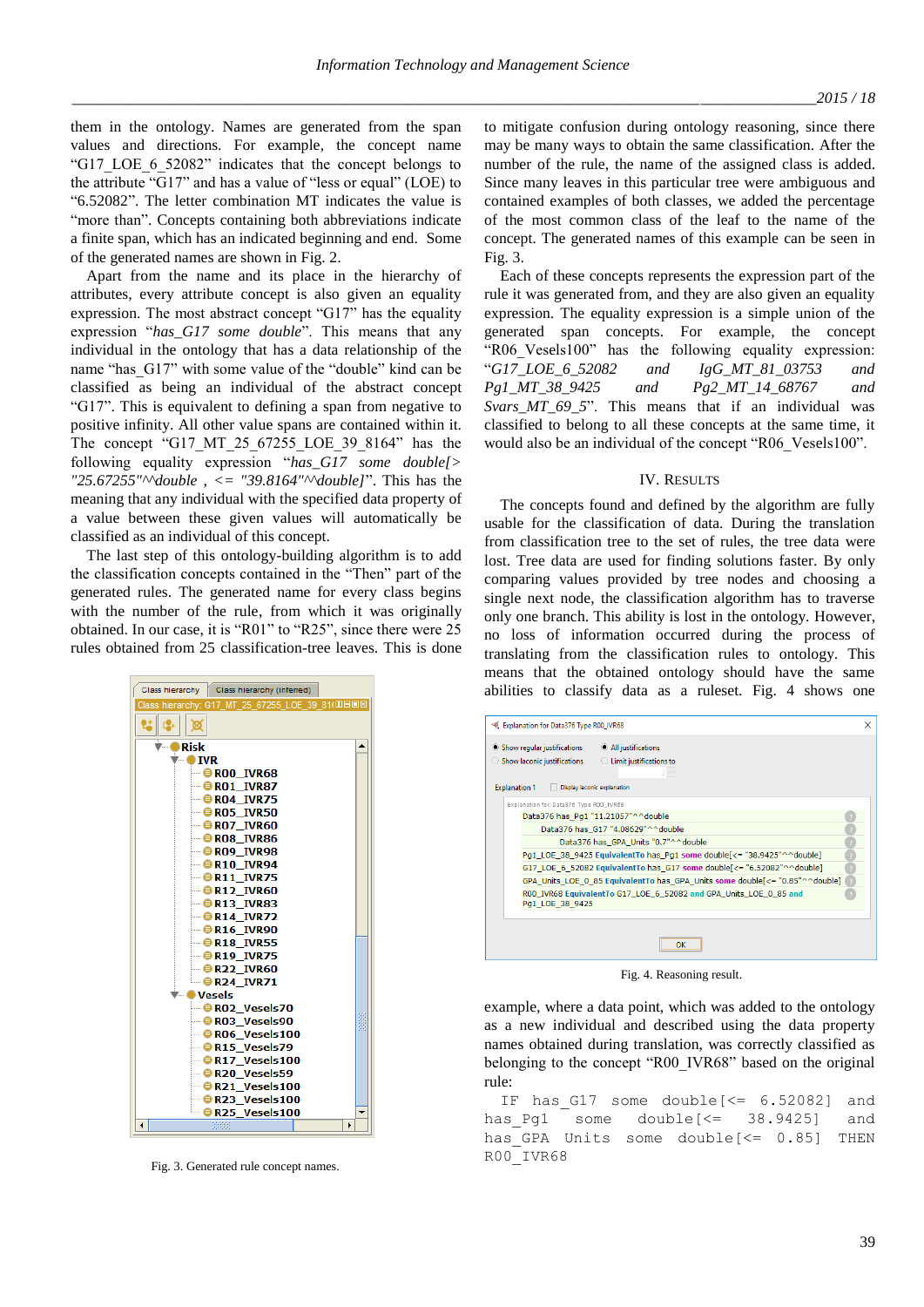There were some errors for an earlier version of the method, in which rule names were not uniquely identified by the rule number. When there are multiple leaves in a classification tree with the same outcome (the same class or the same class and class percentage) and they are given the same concept name, they become a description of the same concept. Because of conflicting descriptions of the same concepts in the equality expression, an individual can become defined as having an attribute value both below and above a splitting point. By defining rules as distinct and separate concepts with different names, value crashes were avoided.

The developed approach automatically creates a concept hierarchy for every attribute value span used in the original classification tree. Fig. 5 shows the visualisation of these spans and their hierarchy.



Fig. 5. Visualisation of the value spans.

Every value span is visualised by a grey line. The sizes of the lines are normalised and therefore are only usable for visualisation purposes. The black arrows indicate asserted sub concept relationships. The slightly darker lines indicate toplevel spans. Those spans are not sub concepts of other span concepts. The darkest edges left and right indicate infinities. If a line extends all the way left and crosses the dark area, it has no defined endpoint and extends infinitely long.

As we can see from the figure, some attributes are far more complex than others. Attribute "Vecums" has only one splitting point and splits the value space into two distinct regions. An ontology engineer might choose to name these two regions "High" and "Low", making them understandable to humans, while maintaining their classification ability. However, if one looks at the value spans described by most other attributes, mapping every span to a human language might be a far more complex task. One might call the top-level concepts of attribute Pg2 "High" and "Low", while ignoring the overlapping part in the middle. One could do the same for

attribute G17 and call the sub concepts of larger span "Low\_High", "Mid\_High" and "Very\_High". The number of intervals and complexity of the ontology depend on the complexity of the dataset, from which the classification tree was created. A simpler dataset with less contradictory data and a clearer relation between data and the classes will result in a simple hierarchy of value spans.

### V. CONCLUSION

This paper has presented a novel approach to ontology building from classification trees created by the C4.5 algorithm. The main novelty of this approach is the creation of concepts, which reflect unique and important data value intervals or spans for every attribute used in the classification process. These unique intervals have been found during the creation of nodes in the C4.5 algorithm; however, they are not readily available without extraction tools. By analysing every leaf and finding the most necessary endpoint values for every interval, and by sorting the found intervals into a hierarchy, an ontology has been built. The built ontology if fully capable of using the data from the classification tree and is able to classify new data point individuals, as long as all necessary data properties are provided. However, during testing it has been found that the reasoning capabilities of the protégé software are very time-consuming. Having more than a dozen individuals describing data point, slows down reasoning to a crawl. Using this tool the ontology does have the capability to classify data, but it is not adequately usable for a large dataset. It can still be usable for a small number of individuals or using a different reasoning tool.

The above ontology building approach might also have some drawbacks. The number of intervals found by the C4.5 algorithms can be large and not intuitively understandable to a human user. The reasonability of the found value intervals can only be evaluated by a domain expert. Maybe the complexity of the span hierarchy is only a perceived one, maybe to an expert the value spans make sense and he will be able to give them appropriate names. One possible solution, which could make these concepts more understandable, is to add familiar concepts as super-concepts to the ontology. Using concepts like "High" and "Low", and manually inserting them into the hierarchy, as the expert sees fit, would group complex concepts beneath simpler ones. Clearly high or low values can be subordinated as such, while others can simply be conceptualised as "ambiguous", which is also a reasonable human concept. As a result, the interval concepts will maintain their complexity and functionality, while being subconcepts to familiar concepts and therefore understandable to humans.

### **REFERENCES**

- [1] A. Nicola, M. Missikoff, R. Navigli, "A software engineering approach to ontology building. Information Systems," vol. 34, issue 2, April 2009, pp. 258–275. <http://dx.doi.org/10.1016/j.is.2008.07.002>
- [2] H. Gorskis, J. Čižovs, "Ontology Building Using Data Mining Techniques," *Information Technology and Management Science,* vol. 15, 2012, pp.183–188. <http://dx.doi.org/10.2478/v10313-012-0024-5>
- [3] I. Polaka, A. Kirshners, H. Gorskis, M. Leja, "The use and modification of decision tree classification algorithm for gastric cancer risk